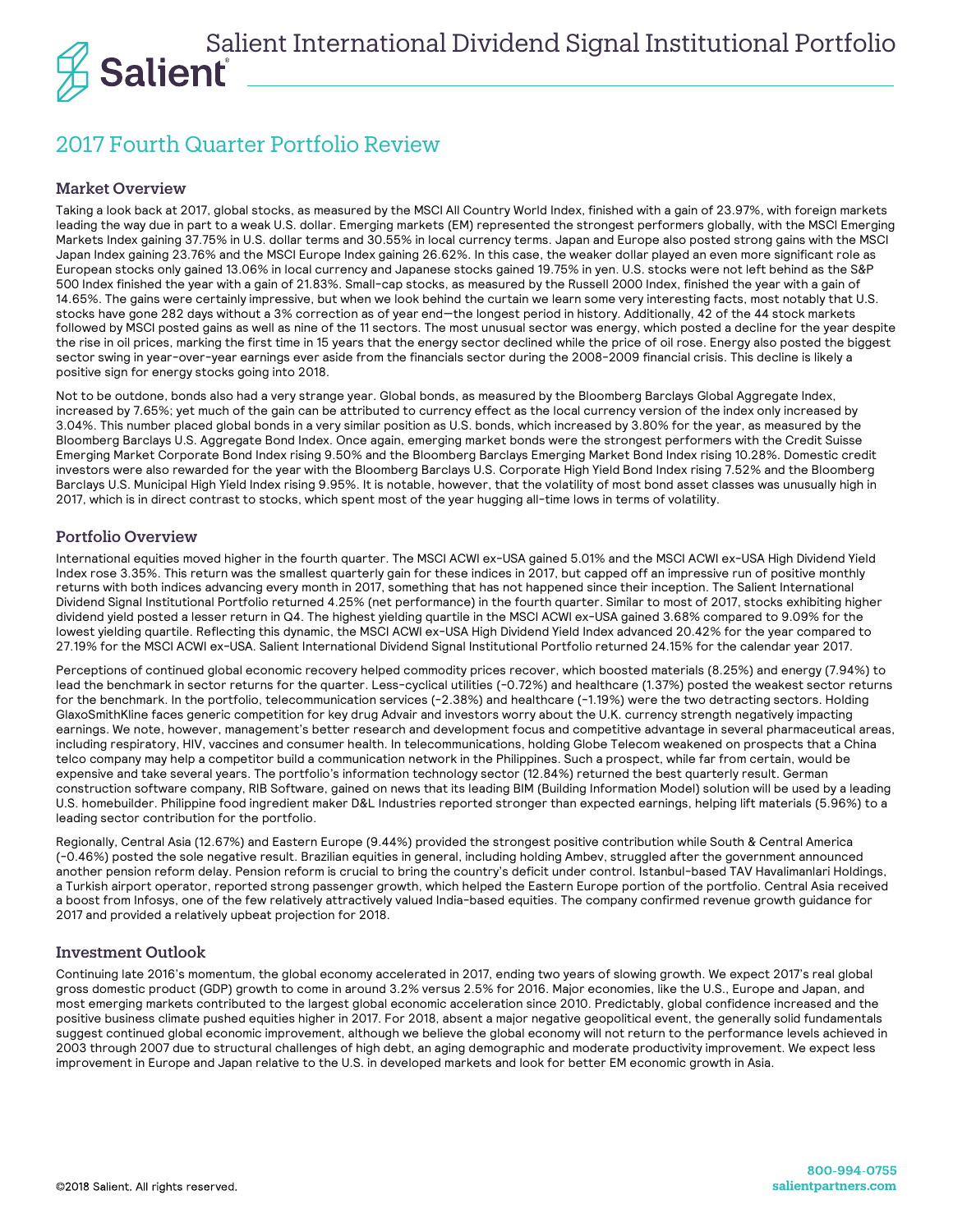

#### **Europe**

Most investors and economists believe that the European Central Bank will eventually follow the U.S. Federal Reserve in raising rates, but will likely be reticent to hike or remove stimulus aggressively given the tame inflation environment. Europe generally suffers from a weaker banking system and political instability, so the strong euro may drag on corporate profit growth relative to U.S. counterparts. However, more attractive valuations and higher dividend yields still present equity investing opportunities in select European-based companies.

#### **Japan**

We believe Japan's better economic performance should continue in 2018. Infrastructure spend for the 2020 Olympics will be supportive and consumer spending has historically benefitted from strong tourism trends and higher wages, brought about by tight labor conditions. Like Europe, Japan's central bank will remove stimulus grudgingly based on statements made by the Bank of Japan, but Japan suffers less political intrigue and has better financial institutions. Moreover, the yen strengthened less than the euro in 2017, which points toward better corporate earnings compared to Europe.

#### **Emerging Markets**

Emerging markets are a mixed bag, with inflation rates, political stability, business climates, growth fundamentals and equity valuations much more variable than developed markets. We anticipate that China's economy will decelerate as policymakers reduce financial leverage, trim excess industrial capacity and lower home price appreciation, though in a risk-adverse, gradualist manner. Labor market conditions remain stable with new industry job creation (e.g., ride sharing, cloud-based and other new technology jobs) offsetting traditional industries like coal and steel. Although the economy will potentially slow, the 6% plus growth rate remains at an enviable level versus other economies. Outside the technology sector, valuations are still attractive in many Chinese industries.

Despite a slowing China, we believe Asia will contribute most to 2018 global economic growth as countries like Indonesia, the Philippines, Vietnam and Malaysia experience solid and accelerated growth. We believe India's growth will also likely rise as the disruptive impacts from demonetization and the imposition of the Goods & Services Tax fade. Further, India's government recently injected capital into the public banks to improve credit availability. Equity opportunities are relatively slim, however, due to high valuations. To be attractive, we believe the country needs not only cheaper equity prices, but financial institution reform, better infrastructure and greater market openness.

Based on economic trends and projections, South America's relatively anemic economy will likely improve and, if Chile's recent election is a guide, the political winds may turn toward a more pro-business and reform orientation. Emerging Europe has received a boost from Turkey and Poland, which we believe will continue, but we anticipate that Russia's recovery will remain relatively sluggish as it is burdened by poor infrastructure and unfavorable demographics, though the country will get a short-term boost from 2018 World Cup tourism.

As mentioned previously, most of this outlook is prefaced on lack of a high impact global shock. Indeed, North Korea's nuclear threat, monetary policy mistakes by the world's major central banks, and trade wars may be improbable, but any of these events could cause a dramatic business climate shift. With that disclaimer, we think the solid economic backdrop should allow for continued economic momentum in general, creating a positive environment for equities. Admittedly, some equities, such as technology and India, may look overvalued with many individual stocks trading above our intrinsic value calculations, but we feel opportunities still exist; many of our higher yielding stocks have been relatively left behind in this growth-leading market. As measured by MSCI ACWI ex-USA sub-indices, growth as an investment style in non-U.S. equities outperformed high dividend yield by 12.87% in 2017—the greatest margin since 1999. Notably, after 1999, the high dividend yield style in non-U.S. equities outperformed growth over the next five calendar years. With more attractive valuations, solid balance sheets and ample free cash generation providing cash dividend growth, we believe our higher yielding equity investments can potentially provide competitive future returns.